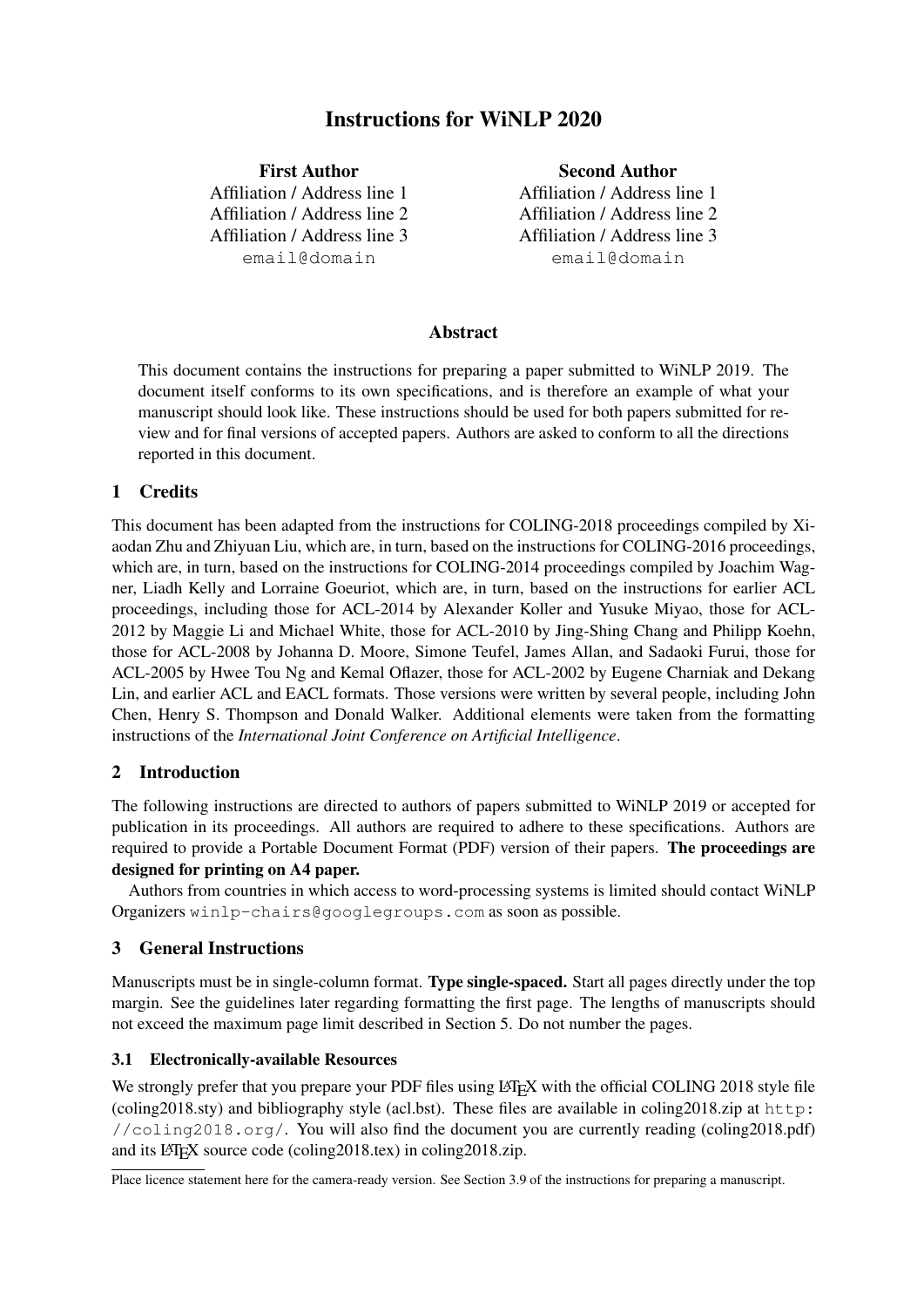You can alternatively use Microsoft Word to produce your PDF file. In this case, we strongly recommend the use of the Word template file (coling2018.dot) in coling2018.zip. If you have an option, we recommend that you use the LAT<sub>EX2</sub> version. If you will be using the Microsoft Word template, you must anonymise your source file so that the pdf produced does not retain your identity. This can be done by removing any personal information from your source document properties.

#### 3.2 Format of Electronic Manuscript

For the production of the electronic manuscript you must use Adobe's Portable Document Format (PDF). PDF files are usually produced from LAT<sub>EX</sub> using the *pdflatex* command. If your version of LAT<sub>EX</sub> produces Postscript files, you can convert these into PDF using *ps2pdf* or *dvipdf*. On Windows, you can also use Adobe Distiller to generate PDF.

Please make sure that your PDF file includes all the necessary fonts (especially tree diagrams, symbols, and fonts for non-Latin characters). When you print or create the PDF file, there is usually an option in your printer setup to include none, all or just non-standard fonts. Please make sure that you select the option of including ALL the fonts. Before sending it, test your PDF by printing it from a computer different from the one where it was created. Moreover, some word processors may generate very large PDF files, where each page is rendered as an image. Such images may reproduce poorly. In this case, try alternative ways to obtain the PDF. One way on some systems is to install a driver for a postscript printer, send your document to the printer specifying "Output to a file", then convert the file to PDF.

It is of utmost importance to specify the A4 format (21 cm x 29.7 cm) when formatting the paper. When working with dvips, for instance, one should specify  $-t$  a4.

If you cannot meet the above requirements for the production of your electronic submission, please contact the publication co-chairs as soon as possible.

#### 3.3 Layout

Format manuscripts with a single column to a page, in the manner these instructions are formatted. The exact dimensions for a page on A4 paper are:

- Left and right margins: 2.5 cm
- Top margin: 2.5 cm
- Bottom margin: 2.5 cm
- Width:  $16.0 \text{ cm}$
- Height: 24.7 cm

Papers should not be submitted on any other paper size. If you cannot meet the above requirements for the production of your electronic submission, please contact the publication co-chairs above as soon as possible.

#### 3.4 Fonts

For reasons of uniformity, Adobe's Times Roman font should be used. In LATEX2e this is accomplished by putting

```
\usepackage{times}
\usepackage{latexsym}
```
in the preamble. If Times Roman is unavailable, use **Computer Modern Roman** ( $\Delta T_F X 2e$ 's default). Note that the latter is about 10% less dense than Adobe's Times Roman font.

The Times New Roman font, which is configured for us in the Microsoft Word template (coling2018.dot) and which some Linux distributions offer for installation, can be used as well.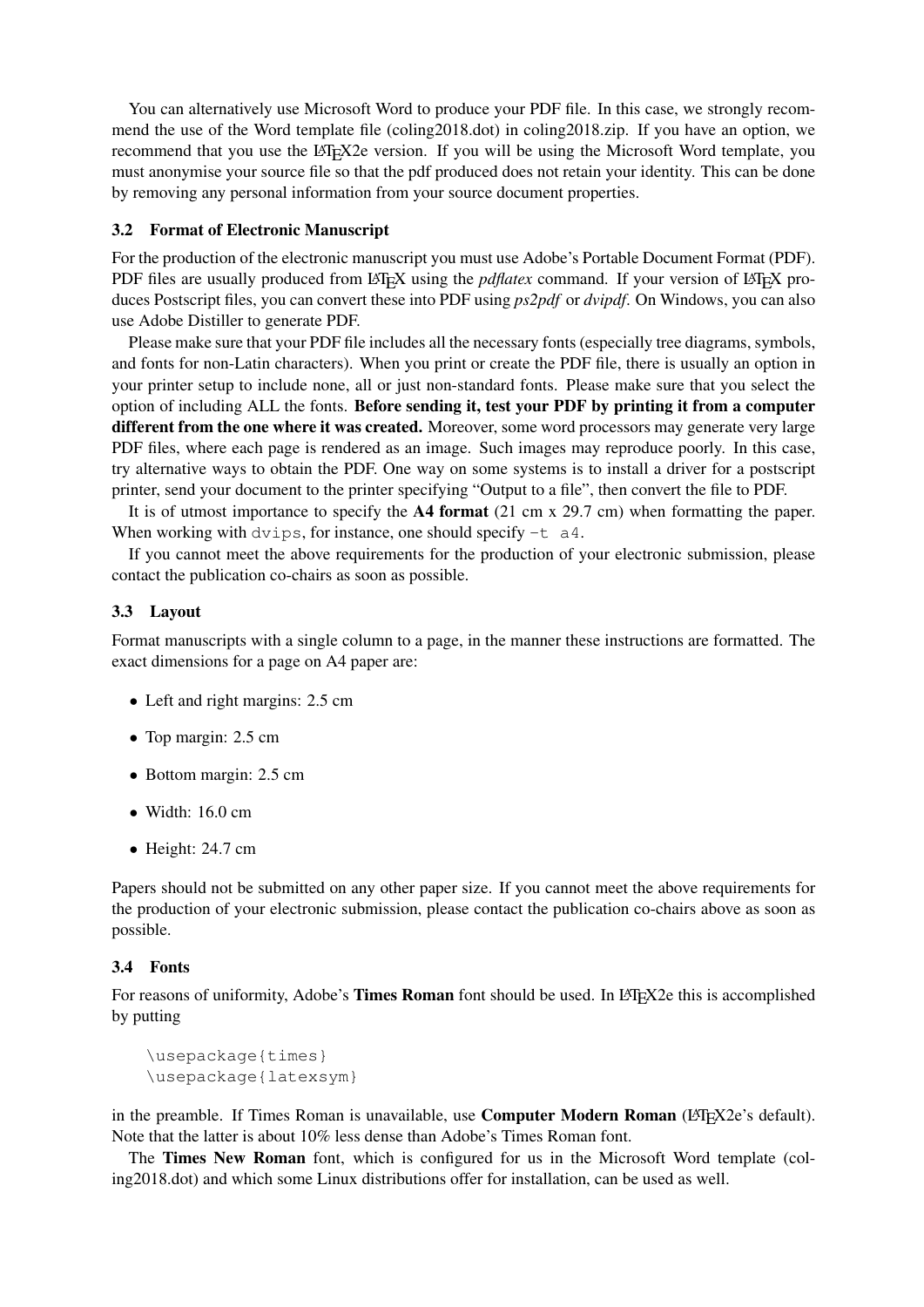| <b>Type of Text</b> | <b>Font Size</b> | <b>Style</b> |
|---------------------|------------------|--------------|
| paper title         | $15$ pt          | bold         |
| author names        | $12$ pt          | bold         |
| author affiliation  | $12$ pt          |              |
| the word "Abstract" | $12$ pt          | bold         |
| section titles      | $12$ pt          | bold         |
| document text       | $11$ pt          |              |
| captions            | $11$ pt          |              |
| sub-captions        | 9 pt             |              |
| abstract text       | $11$ pt          |              |
| bibliography        | $10$ pt          |              |
| footnotes           | 9 pt             |              |

Table 1: Font guide.

#### 3.5 The First Page

Centre the title, author's name(s) and affiliation(s) across the page. Do not use footnotes for affiliations. Do not include the paper ID number assigned during the submission process. Do not include the authors' names or affiliations in the version submitted for review.

Title: Place the title centred at the top of the first page, in a 15 pt bold font. (For a complete guide to font sizes and styles, see Table 1.) Long titles should be typed on two lines without a blank line intervening. Approximately, put the title at 2.5 cm from the top of the page, followed by a blank line, then the author's names(s), and the affiliation on the following line. Do not use only initials for given names (middle initials are allowed). Do not format surnames in all capitals (e.g., use "Schlangen" not "SCHLANGEN"). Do not format title and section headings in all capitals as well except for proper names (such as "BLEU") that are conventionally in all capitals. The affiliation should contain the author's complete address, and if possible, an electronic mail address. Start the body of the first page 7.5 cm from the top of the page.

The title, author names and addresses should be completely identical to those entered to the electronical paper submission website in order to maintain the consistency of author information among all publications of the conference. If they are different, the publication co-chairs may resolve the difference without consulting with you; so it is in your own interest to double-check that the information is consistent.

Abstract: Type the abstract between addresses and main body. The width of the abstract text should be smaller than main body by about 0.6 cm on each side. Centre the word Abstract in a 12 pt bold font above the body of the abstract. The abstract should be a concise summary of the general thesis and conclusions of the paper. It should be no longer than 200 words. The abstract text should be in 11 pt font.

Text: Begin typing the main body of the text immediately after the abstract, observing the singlecolumn format as shown in the present document. Do not include page numbers.

Indent when starting a new paragraph. Use 11 pt for text and subsection headings, 12 pt for section headings and 15 pt for the title.

Licence: Include a licence statement as an unmarked (unnumbered) footnote on the first page of the final, camera-ready paper. See Section 3.9 below for details and motivation.

## 3.6 Sections

Headings: Type and label section and subsection headings in the style shown on the present document. Use numbered sections (Arabic numerals) in order to facilitate cross references. Number subsections with the section number and the subsection number separated by a dot, in Arabic numerals. Do not number subsubsections.

Citations: Citations within the text appear in parentheses as (Gusfield, 1997) or, if the author's name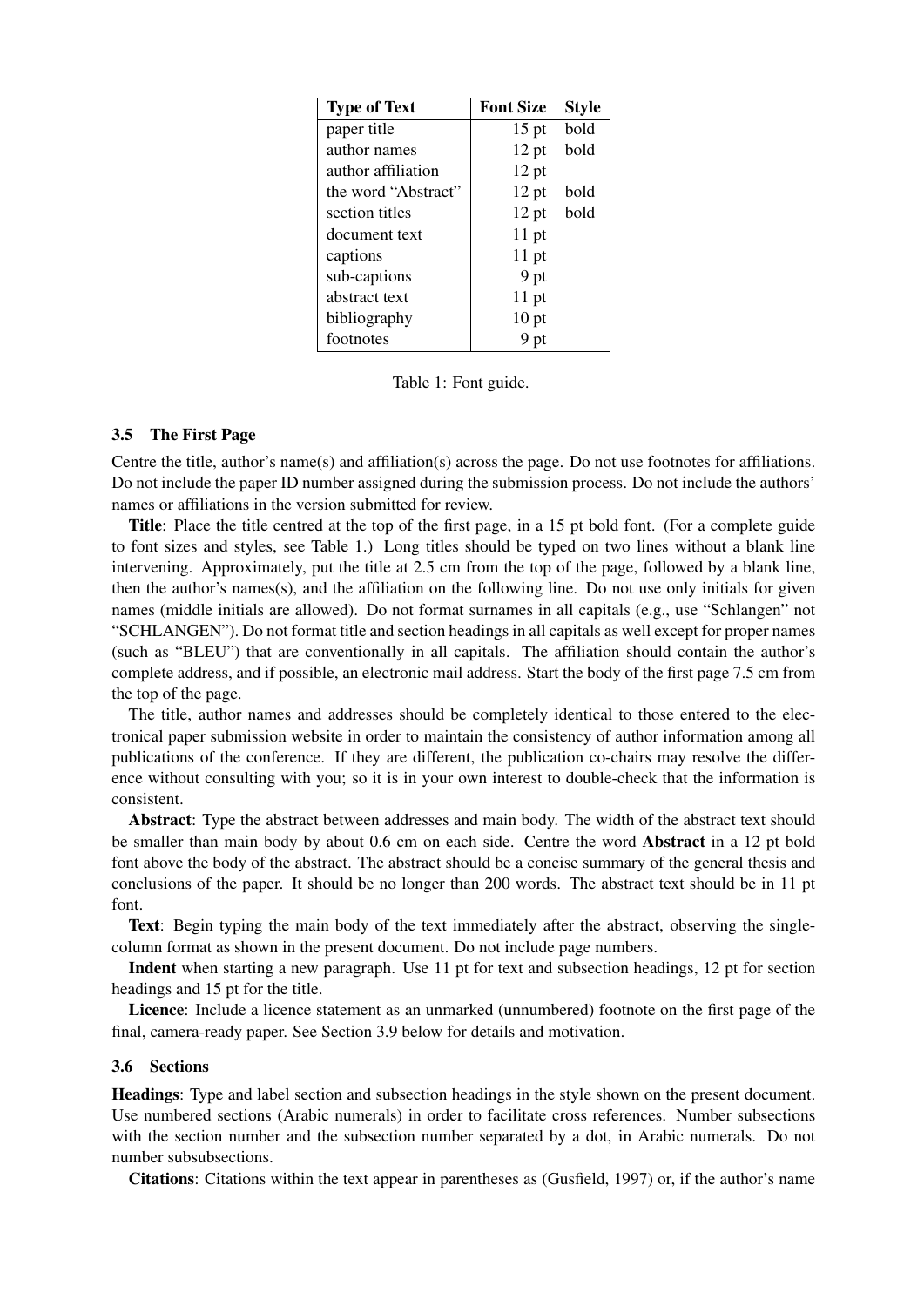appears in the text itself, as Gusfield (1997). Append lowercase letters to the year in cases of ambiguity. Treat double authors as in (Aho and Ullman, 1972), but write as in (Chandra et al., 1981) when more than two authors are involved. Collapse multiple citations as in (Gusfield, 1997; Aho and Ullman, 1972). Also refrain from using full citations as sentence constituents. We suggest that instead of

"(Gusfield, 1997) showed that ..."

you use

"Gusfield (1997) showed that ..."

If you are using the provided LATEX and BibTEX style files, you can use the command  $\neq$ get "author (year)" citations.

As reviewing will be double-blind, the submitted version of the papers should not include the authors' names and affiliations. Furthermore, self-references that reveal the author's identity, e.g.,

"We previously showed (Gusfield, 1997) ..."

should be avoided. Instead, use citations such as

"Gusfield (1997) previously showed ... "

Please do not use anonymous citations and do not include any of the following when submitting your paper for review: acknowledgements, project names, grant numbers, and names or URLs of resources or tools that have only been made publicly available in the last 3 weeks or are about to be made public and would compromise the anonymity of the submission. Papers that do not conform to these requirements may be rejected without review. These details can, however, be included in the camera-ready, final paper.

References: Gather the full set of references together under the heading References; place the section before any Appendices, unless they contain references. Arrange the references alphabetically by first author, rather than by order of occurrence in the text. Provide as complete a citation as possible, using a consistent format, such as the one for *Computational Linguistics* or the one in the *Publication Manual of the American Psychological Association* (American Psychological Association, 1983). Use of full names for authors rather than initials is preferred. A list of abbreviations for common computer science journals can be found in the ACM *Computing Reviews* (Association for Computing Machinery, 1983).

The LATEX and BibTEX style files provided roughly fit the American Psychological Association format, allowing regular citations, short citations and multiple citations as described above.

Appendices: Appendices, if any, directly follow the text and the references (but see above). Letter them in sequence and provide an informative title: Appendix A. Title of Appendix.

#### 3.7 Footnotes

Footnotes: Put footnotes at the bottom of the page and use 9 pt text. They may be numbered or referred to by asterisks or other symbols.<sup>1</sup> Footnotes should be separated from the text by a line.<sup>2</sup>

## 3.8 Graphics

Illustrations: Place figures, tables, and photographs in the paper near where they are first discussed, rather than at the end, if possible. Colour illustrations are discouraged, unless you have verified that they will be understandable when printed in black ink.

Captions: Provide a caption for every illustration; number each one sequentially in the form: "Figure 1. Caption of the Figure." "Table 1. Caption of the Table." Type the captions of the figures and tables below the body, using 11 pt text.

Narrow graphics together with the single-column format may lead to large empty spaces, see for example the wide margins on both sides of Table 1. If you have multiple graphics with related content, it may be preferable to combine them in one graphic. You can identify the sub-graphics with sub-captions below the sub-graphics numbered (a), (b), (c) etc. and using 9 pt text. The LAT<sub>EX</sub> packages wrapfig, subfig, subtable and/or subcaption may be useful.

<sup>&</sup>lt;sup>1</sup>This is how a footnote should appear.

<sup>&</sup>lt;sup>2</sup>Note the line separating the footnotes from the text.